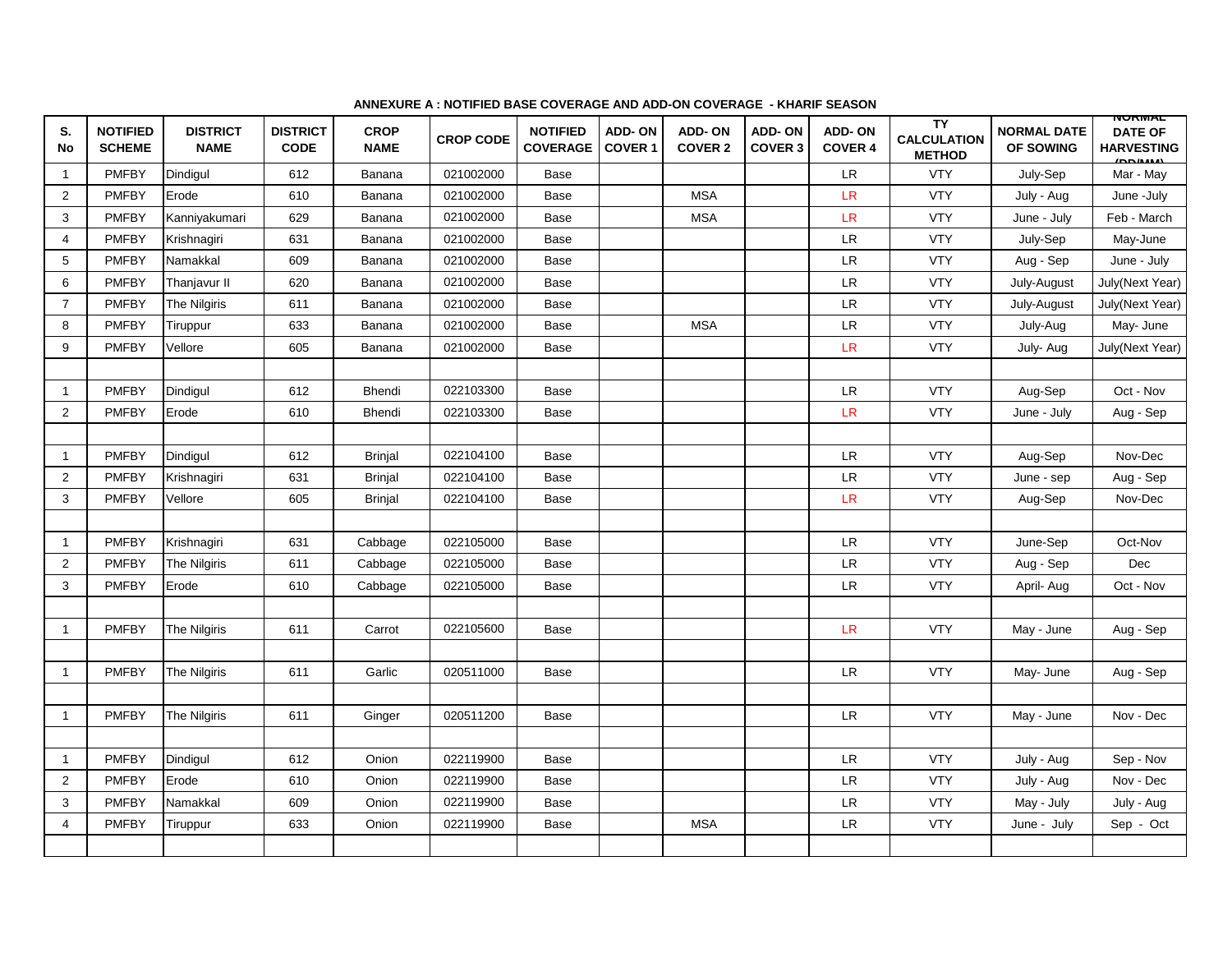## **ANNEXURE A : NOTIFIED BASE COVERAGE AND ADD-ON COVERAGE - KHARIF SEASON**

| S.<br>No       | <b>NOTIFIED</b><br><b>SCHEME</b> | <b>DISTRICT</b><br><b>NAME</b> | <b>DISTRICT</b><br><b>CODE</b> | <b>CROP</b><br><b>NAME</b> | <b>CROP CODE</b> | <b>NOTIFIED</b><br><b>COVERAGE</b> | <b>ADD-ON</b><br><b>COVER 1</b> | <b>ADD-ON</b><br><b>COVER 2</b> | <b>ADD-ON</b><br><b>COVER 3</b> | ADD-ON<br><b>COVER 4</b>   | TY<br><b>CALCULATION</b><br><b>METHOD</b> | <b>NORMAL DATE</b><br>OF SOWING | <b>NUNIMAL</b><br><b>DATE OF</b><br><b>HARVESTING</b><br>ADBAAA |
|----------------|----------------------------------|--------------------------------|--------------------------------|----------------------------|------------------|------------------------------------|---------------------------------|---------------------------------|---------------------------------|----------------------------|-------------------------------------------|---------------------------------|-----------------------------------------------------------------|
|                | PMFBY                            | Dindigul                       | 612                            | Potato                     | 022122400        | Base                               |                                 |                                 |                                 | ${\sf LR}$                 | <b>VTY</b>                                | June-July                       | Oct - Nov                                                       |
| 2              | <b>PMFBY</b>                     | Erode                          | 610                            | Potato                     | 022122400        | Base                               |                                 |                                 |                                 | ${\sf LR}$                 | <b>VTY</b>                                | June - July                     | Oct - Nov                                                       |
| 3              | <b>PMFBY</b>                     | Krishnagiri                    | 631                            | Potato                     | 022122400        | Base                               |                                 |                                 |                                 | <b>LR</b>                  | <b>VTY</b>                                | Aug - Sep                       | Dec - Jan                                                       |
| $\overline{4}$ | <b>PMFBY</b>                     | The Nilgiris                   | 611                            | Potato                     | 022122400        | Base                               |                                 |                                 |                                 | ${\sf LR}$                 | <b>VTY</b>                                | May - June                      | Aug - Sep                                                       |
|                |                                  |                                |                                |                            |                  |                                    |                                 |                                 |                                 |                            |                                           |                                 |                                                                 |
| $\overline{1}$ | <b>PMFBY</b>                     | Erode                          | 610                            | Tapioca                    | 022029000        | Base                               |                                 |                                 |                                 | <b>LR</b>                  | <b>VTY</b>                                | July - Aug                      | June - July                                                     |
| 2              | <b>PMFBY</b>                     | Kanniyakumari                  | 629                            | Tapioca                    | 022029000        | Base                               |                                 | <b>MSA</b>                      |                                 | <b>LR</b>                  | <b>VTY</b>                                | June - July                     | April - May                                                     |
| 3              | <b>PMFBY</b>                     | Namakkal                       | 609                            | Tapioca                    | 022029000        | Base                               |                                 |                                 |                                 | LR.                        | <b>VTY</b>                                | June - July                     | April - May                                                     |
| $\overline{4}$ | <b>PMFBY</b>                     | The Nilgiris                   | 611                            | Tapioca                    | 022029000        | Base                               |                                 |                                 |                                 | LR                         | <b>VTY</b>                                | Aug - Sep                       | June - July                                                     |
| 5              | <b>PMFBY</b>                     | Tiruppur                       | 633                            | Tapioca                    | 022029000        | Base                               |                                 | <b>MSA</b>                      |                                 | <b>LR</b>                  | <b>VTY</b>                                | June - July                     | April - May                                                     |
|                |                                  |                                |                                |                            |                  |                                    |                                 |                                 |                                 |                            |                                           |                                 |                                                                 |
| 3              | <b>PMFBY</b>                     | Dindigul                       | 612                            | Tomato                     | 022129500        | Base                               |                                 |                                 |                                 | <b>LR</b>                  | <b>VTY</b>                                | Aug-Sep                         | Nov - Dec                                                       |
| 5              | <b>PMFBY</b>                     | Krishnagiri                    | 631                            | Tomato                     | 022129500        | Base                               |                                 |                                 |                                 | $\ensuremath{\mathsf{LR}}$ | <b>VTY</b>                                | April -Sep                      | April - Sep                                                     |
| $\overline{7}$ | PMFBY                            | Namakkal                       | 609                            | Tomato                     | 022129500        | Base                               |                                 |                                 |                                 | ${\sf LR}$                 | <b>VTY</b>                                | June - July                     | Aug -Sep                                                        |
| 12             | <b>PMFBY</b>                     | Tiruppur                       | 633                            | Tomato                     | 022129500        | Base                               |                                 | <b>MSA</b>                      |                                 | ${\sf LR}$                 | <b>VTY</b>                                | June- July                      | Aug - Sep                                                       |
| 13             | <b>PMFBY</b>                     | Vellore                        | 605                            | Tomato                     | 022129500        | Base                               |                                 |                                 |                                 | <b>LR</b>                  | <b>VTY</b>                                | July-Aug                        | Sep - Oct                                                       |
|                |                                  |                                |                                |                            |                  |                                    |                                 |                                 |                                 |                            |                                           |                                 |                                                                 |
| $\mathbf 1$    | <b>PMFBY</b>                     | Erode                          | 610                            | Turmeric                   | 020530200        | Base                               |                                 |                                 |                                 | LR                         | <b>VTY</b>                                | June-July                       | Feb - March                                                     |
| 2              | <b>PMFBY</b>                     | Krishnagiri                    | 631                            | Turmeric                   | 020530200        | Base                               |                                 |                                 |                                 | LR                         | <b>VTY</b>                                | April-June                      | Feb - April                                                     |
| 3              | <b>PMFBY</b>                     | Namakkal                       | 609                            | Turmeric                   | 020530200        | Base                               |                                 |                                 |                                 | LR                         | <b>VTY</b>                                | July - Aug                      | April - May                                                     |
| $\overline{4}$ | <b>PMFBY</b>                     | Tiruppur                       | 633                            | Turmeric                   | 020530200        | Base                               |                                 | <b>MSA</b>                      | PHL                             | <b>LR</b>                  | <b>VTY</b>                                | June-July                       | March - April                                                   |
| 5              | <b>PMFBY</b>                     | Tiruvannamalai                 | 606                            | Turmeric                   | 020530200        | Base                               |                                 |                                 |                                 | $\ensuremath{\mathsf{LR}}$ | <b>VTY</b>                                | June-July                       | March - April                                                   |
| 6              | <b>PMFBY</b>                     | Vellore                        | 605                            | Turmeric                   | 020530200        | Base                               |                                 |                                 |                                 | <b>LR</b>                  | <b>VTY</b>                                | June-July                       | March - April                                                   |
|                |                                  |                                |                                |                            |                  |                                    |                                 |                                 |                                 |                            |                                           |                                 |                                                                 |
|                | <b>PMFBY</b>                     | Mayiladuthurai                 | 800                            | Mango                      | 021017600        | Base                               |                                 | <b>MSA</b>                      |                                 | <b>LR</b>                  | <b>VTY</b>                                | Perennial                       |                                                                 |
| $\overline{2}$ | <b>PMFBY</b>                     | Kanniyakumari                  | 629                            | Mango                      | 021017600        | Base                               |                                 | <b>MSA</b>                      |                                 | LR                         | <b>VTY</b>                                | Perennial                       |                                                                 |
| 3              | PMFBY                            | Namakkal                       | 609                            | Mango                      | 021017600        | Base                               |                                 | <b>MSA</b>                      |                                 | LR                         | <b>VTY</b>                                | Perennial                       |                                                                 |
| $\overline{4}$ | <b>PMFBY</b>                     | Krishnagiri                    | 631                            | Mango                      | 021017600        | Base                               |                                 | <b>MSA</b>                      |                                 | <b>LR</b>                  | <b>VTY</b>                                | Perennial                       |                                                                 |
| 5              | <b>PMFBY</b>                     | Pudukkottai I                  | 621                            | Mango                      | 021017600        | Base                               |                                 | <b>MSA</b>                      |                                 | LR                         | <b>VTY</b>                                | Perennial                       |                                                                 |
| 6              | <b>PMFBY</b>                     | Chengalpattu                   | 991                            | Mango                      | 021017600        | Base                               |                                 | <b>MSA</b>                      |                                 | LR                         | <b>VTY</b>                                | Perennial                       |                                                                 |
| $\overline{7}$ | <b>PMFBY</b>                     | Vellore                        | 605                            | Mango                      | 021017600        | Base                               |                                 | <b>MSA</b>                      |                                 | LR                         | <b>VTY</b>                                | Perennial                       |                                                                 |

1. Add-On Cover 1: Preventive/failed Sowing and Preventive Planting/Germination (PSPPG)

2. Add-On Cover 2: Mid Season Adversity (MSA)

3. Add-On Cover 3: Post Harvest Losses (PHL)

4. Add-On Cover 4: Localized Risks (LR) ; IN - Inundation; CB - Cloud Burst; NF - Natural Fire

5. Variable TY (VTY)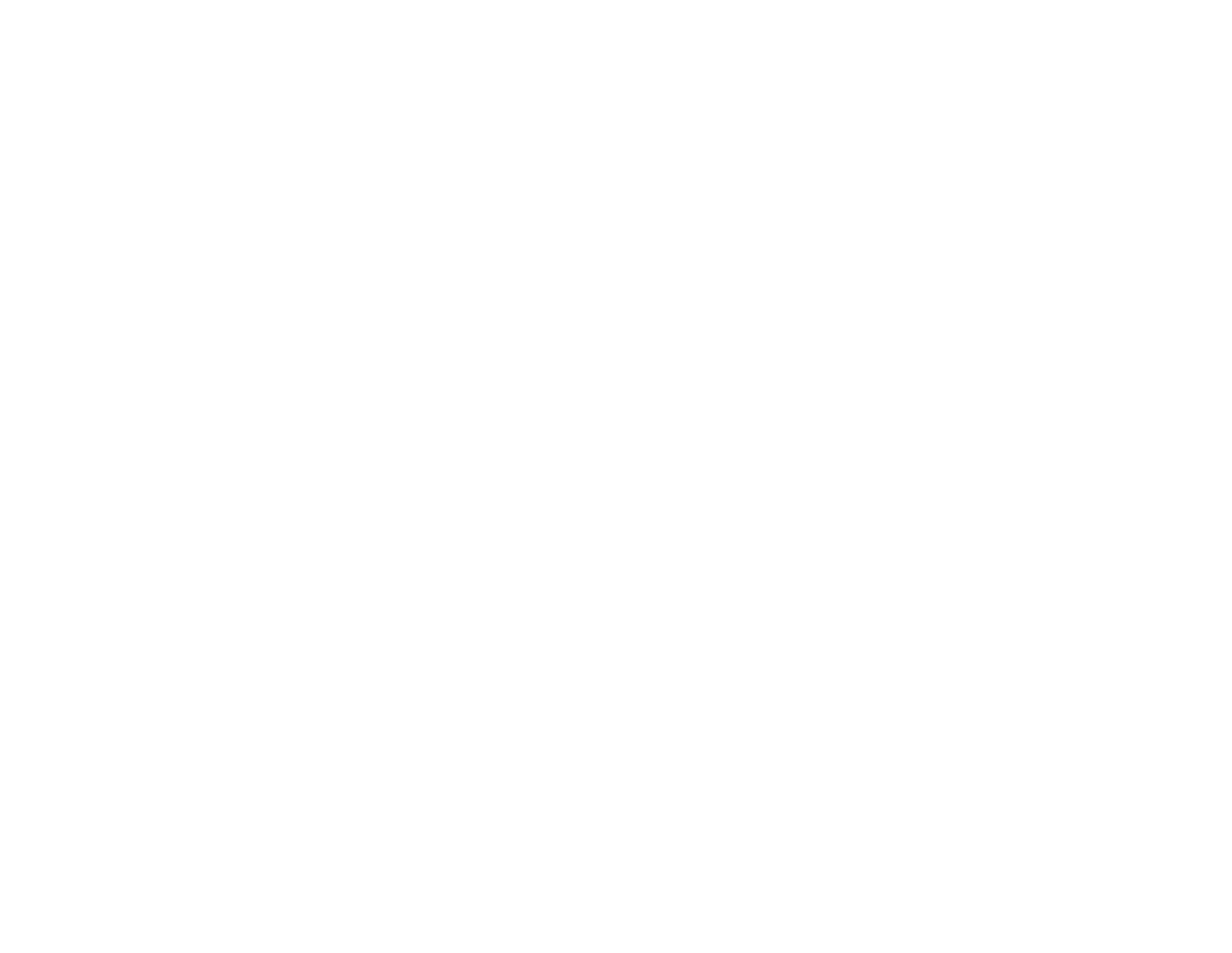## **ANNEXURE A : NOTIFIED BASE COVERAGE AND ADD-ON COVERAGE - RABI SPECIAL SEASON**

| S.<br>No | <b>NOTIFIED</b><br><b>SCHEME</b> | <b>DISTRICT</b><br><b>NAME</b> | <b>DISTRICT</b><br><b>CODE</b> | <b>CROP</b><br><b>NAME</b> | <b>CROP</b><br><b>CODE</b> | <b>NOTIFIED</b><br><b>COVERAGE</b> | <b>COVER 1</b> |  | ADD-ON   ADD-ON   ADD-ON   ADD-ON<br>COVER 2 COVER 3 COVER 4 | <b>TY CALCULATION</b><br><b>METHOD</b> | <b>NORMAL</b><br><b>DATE OF</b><br><b>SOWING</b> | <b>NORMAL DATE</b><br>ОF<br><b>HARVESTING</b> |
|----------|----------------------------------|--------------------------------|--------------------------------|----------------------------|----------------------------|------------------------------------|----------------|--|--------------------------------------------------------------|----------------------------------------|--------------------------------------------------|-----------------------------------------------|
|          | <b>PMFBY</b>                     | Namakkal                       | 609                            | Onion II                   | 022119905                  | Base                               |                |  | LR                                                           | <b>VTY</b>                             | <b>Sep - Oct</b>                                 | Dec - Jan                                     |

1. Add-On Cover 1: Preventive/failed Sowing and Preventive Planting/Germination (PSPPG)

2. Add-On Cover 2: Mid-Season Adversity (MSA)

3. Add-On Cover 3: Post Harvest Losses (PHL)

4. Add-On Cover 4: Localized Risks (LR) ; IN - Inundation; CB - Cloud Burst; NF - Natural Fire

5. Variable TY (VTY)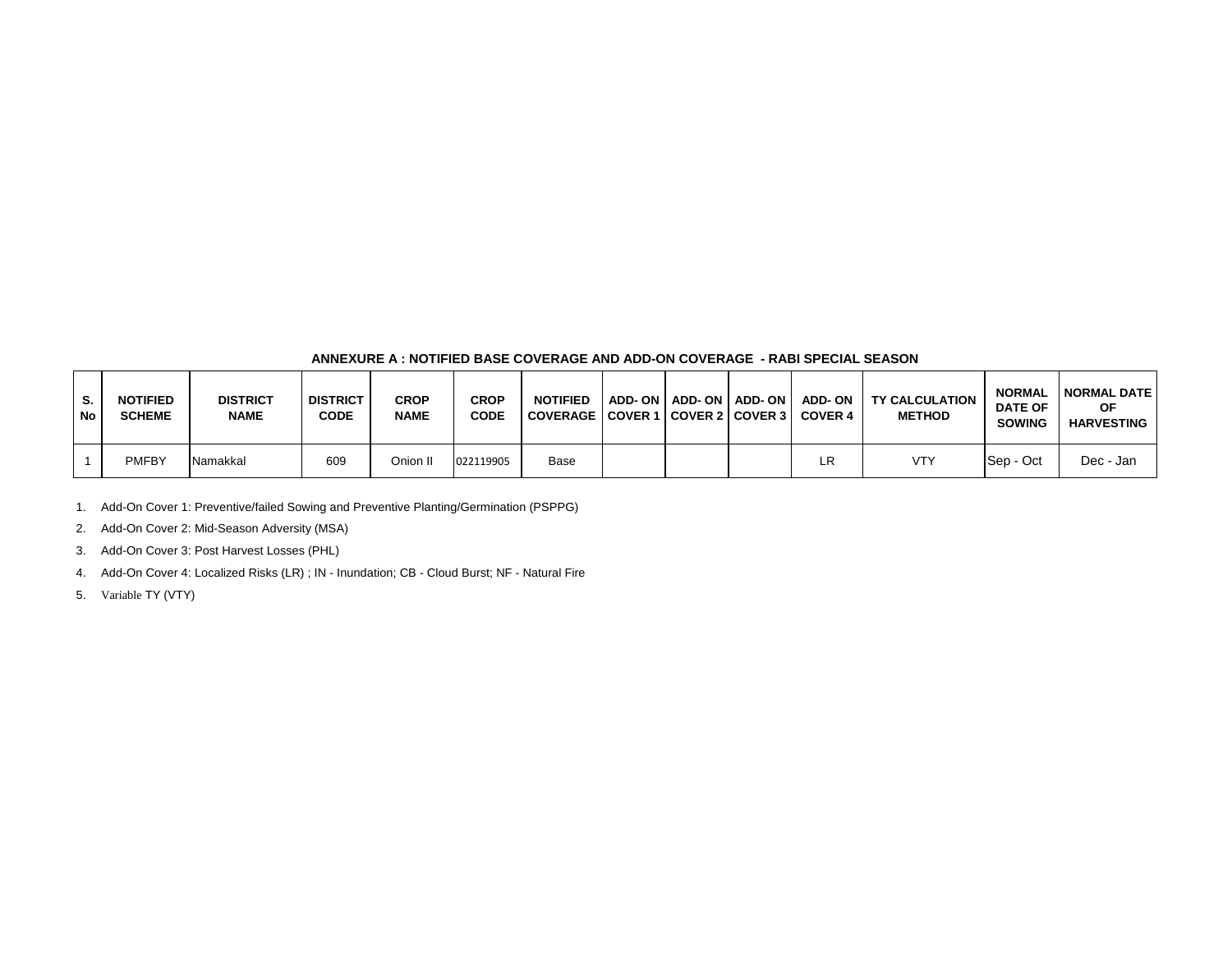| S.<br>No        | <b>NOTIFIED</b><br><b>SCHEME</b> | <b>DISTRICT</b><br><b>NAME</b> | <b>DISTRICT</b><br><b>CODE</b> | <b>CROP NAME</b> | <b>CROP CODE</b> | <b>NOTIFIED</b><br><b>COVERAGE</b> | <b>ADD-ON</b><br><b>COVER 1</b> | <b>ADD-ON</b><br><b>COVER 2</b> | <b>ADD-ON</b><br><b>COVER 3</b> | <b>ADD-ON</b><br><b>COVER 4</b> | TY<br><b>CALCULATION</b><br><b>METHOD</b> | <b>NORMAL</b><br><b>DATE OF</b><br><b>SOWING</b> | <b>NORMAL</b><br><b>DATE OF</b><br><b>HARVESTING</b> |
|-----------------|----------------------------------|--------------------------------|--------------------------------|------------------|------------------|------------------------------------|---------------------------------|---------------------------------|---------------------------------|---------------------------------|-------------------------------------------|--------------------------------------------------|------------------------------------------------------|
| $\mathbf{1}$    | <b>PMFBY</b>                     | Chengalpattu                   | 991                            | Banana           | 021002000        | Base                               |                                 |                                 |                                 | LR.                             | <b>VTY</b>                                | Nov - Jan                                        | Oct- Jan                                             |
| $\overline{2}$  | <b>PMFBY</b>                     | Dindigul                       | 612                            | Banana           | 021002000        | Base                               |                                 |                                 |                                 | <b>LR</b>                       | <b>VTY</b>                                | Dec - Feb                                        | Nov - Jan                                            |
| 3               | <b>PMFBY</b>                     | Erode                          | 610                            | Banana           | 021002000        | Base                               |                                 | <b>MSA</b>                      |                                 | LR                              | <b>VTY</b>                                | Nov - Jan                                        | Oct- Jan                                             |
| $\overline{4}$  | <b>PMFBY</b>                     | Kanniyakumari                  | 629                            | Banana           | 021002000        | Base                               |                                 | <b>MSA</b>                      |                                 | <b>LR</b>                       | <b>VTY</b>                                | Nov - Feb                                        | Oct-Jan                                              |
| $\mathbf{5}$    | <b>PMFBY</b>                     | Krishnagiri                    | 631                            | Banana           | 021002000        | Base                               |                                 |                                 |                                 | LR                              | <b>VTY</b>                                | Nov - Feb                                        | Oct-Jan                                              |
| 6               | <b>PMFBY</b>                     | Mayiladuthurai                 | 800                            | Banana           | 021002000        | Base                               |                                 | <b>MSA</b>                      |                                 | LR                              | <b>VTY</b>                                | Dec - Feb                                        | Nov - Jan                                            |
| $\overline{7}$  | <b>PMFBY</b>                     | Namakkal                       | 609                            | Banana           | 021002000        | Base                               |                                 |                                 |                                 | <b>LR</b>                       | <b>VTY</b>                                | Nov - Feb                                        | Oct-Jan                                              |
| 8               | <b>PMFBY</b>                     | Pudukkottai I                  | 621                            | Banana           | 021002000        | Base                               |                                 |                                 |                                 | LR                              | <b>VTY</b>                                | Nov - Jan                                        | Oct- Jan                                             |
| 9               | <b>PMFBY</b>                     | Ramanathapuram I               | 626                            | Banana           | 021002000        | Base                               |                                 |                                 |                                 | LR                              | <b>VTY</b>                                | Oct - Jan                                        | Sep-Dec                                              |
| 10 <sup>1</sup> | <b>PMFBY</b>                     | Ramanathapuram II              | 626                            | Banana           | 021002000        | Base                               |                                 |                                 |                                 | LR                              | <b>VTY</b>                                | Oct - Jan                                        | Sep-Dec                                              |
| 11              | <b>PMFBY</b>                     | Thanjavur II                   | 620                            | Banana           | 021002000        | Base                               |                                 |                                 |                                 | LR                              | <b>VTY</b>                                | Nov - Feb                                        | Sep - Dec                                            |
| 12              | <b>PMFBY</b>                     | The Nilgiris                   | 611                            | Banana           | 021002000        | Base                               |                                 |                                 |                                 | LR                              | <b>VTY</b>                                | Nov - Feb                                        | Oct-Jan                                              |
| 13              | <b>PMFBY</b>                     | Tiruppur                       | 633                            | Banana           | 021002000        | Base                               |                                 | <b>MSA</b>                      |                                 | <b>LR</b>                       | <b>VTY</b>                                | Dec - Feb                                        | Nov - Jan                                            |
| 14              | <b>PMFBY</b>                     | Tiruvannamalai                 | 606                            | Banana           | 021002000        | Base                               |                                 |                                 |                                 | LR                              | <b>VTY</b>                                | Dec - Feb                                        | Nov - Jan                                            |
| 15              | <b>PMFBY</b>                     | Vellore                        | 605                            | Banana           | 021002000        | Base                               |                                 |                                 |                                 | <b>LR</b>                       | <b>VTY</b>                                | Dec - Jan                                        | Nov - Jan                                            |
|                 |                                  |                                |                                |                  |                  |                                    |                                 |                                 |                                 |                                 |                                           |                                                  |                                                      |
| $\mathbf{1}$    | <b>PMFBY</b>                     | Dindigul                       | 612                            | Bhendi           | 022103300        | Base                               |                                 |                                 |                                 | LR                              | <b>VTY</b>                                | Dec - Feb                                        | Feb - Apr                                            |
| $\overline{a}$  | <b>PMFBY</b>                     | Erode                          | 610                            | Bhendi           | 022103300        | Base                               |                                 |                                 |                                 | LR                              | <b>VTY</b>                                | Dec - Feb                                        | Feb - Apr                                            |
|                 |                                  |                                |                                |                  |                  |                                    |                                 |                                 |                                 |                                 |                                           |                                                  |                                                      |
| $\mathbf{1}$    | <b>PMFBY</b>                     | Chengalpattu                   | 991                            | <b>Brinjal</b>   | 022104100        | Base                               |                                 |                                 |                                 | LR                              | <b>VTY</b>                                | Dec - Feb                                        | Mar - May                                            |
| $\overline{2}$  | <b>PMFBY</b>                     | Dindigul                       | 612                            | <b>Brinjal</b>   | 022104100        | Base                               |                                 |                                 |                                 | LR                              | <b>VTY</b>                                | Dec - Feb                                        | Mar - May                                            |
| 3               | <b>PMFBY</b>                     | Krishnagiri                    | 631                            | <b>Brinjal</b>   | 022104100        | Base                               |                                 |                                 |                                 | LR                              | <b>VTY</b>                                | Dec - Feb                                        | Mar - May                                            |
| 4               | <b>PMFBY</b>                     | Vellore                        | 605                            | <b>Brinjal</b>   | 022104100        | Base                               |                                 |                                 |                                 | LR                              | <b>VTY</b>                                | Dec - Feb                                        | Mar - May                                            |
|                 |                                  |                                |                                |                  |                  |                                    |                                 |                                 |                                 |                                 |                                           |                                                  |                                                      |
| $\mathbf{1}$    | <b>PMFBY</b>                     | Erode                          | 610                            | Cabbage          | 022105000        | Base                               |                                 |                                 |                                 | $\ensuremath{\mathsf{LR}}$      | <b>VTY</b>                                | Oct - Feb                                        | Jan - Feb                                            |
| $\overline{2}$  | <b>PMFBY</b>                     | Krishnagiri                    | 631                            | Cabbage          | 022105000        | Base                               |                                 |                                 |                                 | LR                              | <b>VTY</b>                                | Oct - Feb                                        | Jan - Feb                                            |
| 3               | <b>PMFBY</b>                     | The Nilgiris                   | 611                            | Cabbage          | 022105000        | Base                               |                                 |                                 |                                 | LR                              | <b>VTY</b>                                | Jan-Feb                                          | Mar-Apr                                              |
|                 |                                  |                                |                                |                  |                  |                                    |                                 |                                 |                                 |                                 |                                           |                                                  |                                                      |
| $\mathbf{1}$    | <b>PMFBY</b>                     | <b>The Nilairis</b>            | 611                            | Carrot           | 022105600        | Base                               |                                 |                                 |                                 | LR.                             | <b>VTY</b>                                | Jan-Feb                                          | Apr-May                                              |
|                 |                                  |                                |                                |                  |                  |                                    |                                 |                                 |                                 |                                 |                                           |                                                  |                                                      |
| $\mathbf{1}$    | <b>PMFBY</b>                     | Ramanathapuram I               | 626                            | Coriander        | 020507900        | Base                               |                                 | <b>MSA</b>                      |                                 | <b>LR</b>                       | <b>VTY</b>                                | Oct - Jan                                        | Jan - Mar                                            |
| $\overline{a}$  | <b>PMFBY</b>                     | Ramanathapuram II              | 626                            | Coriander        | 020507900        | Base                               |                                 | <b>MSA</b>                      |                                 | LR                              | <b>VTY</b>                                | Oct - Jan                                        | Jan - Mar                                            |
| 3               | <b>PMFBY</b>                     | Tiruppur                       | 633                            | Coriander        | 020507900        | Base                               |                                 | <b>MSA</b>                      |                                 | $\ensuremath{\mathsf{LR}}$      | <b>VTY</b>                                | Nov - Dec                                        | Jan - Mar                                            |
|                 |                                  |                                |                                |                  |                  |                                    |                                 |                                 |                                 |                                 |                                           |                                                  |                                                      |
| $\mathbf{1}$    | <b>PMFBY</b>                     | The Nilgiris                   | 611                            | Garlic           | 020511000        | Base                               |                                 |                                 |                                 | LR.                             | <b>VTY</b>                                | Oct-Jan                                          | Feb-April                                            |
|                 |                                  |                                |                                |                  |                  |                                    |                                 |                                 |                                 |                                 |                                           |                                                  |                                                      |